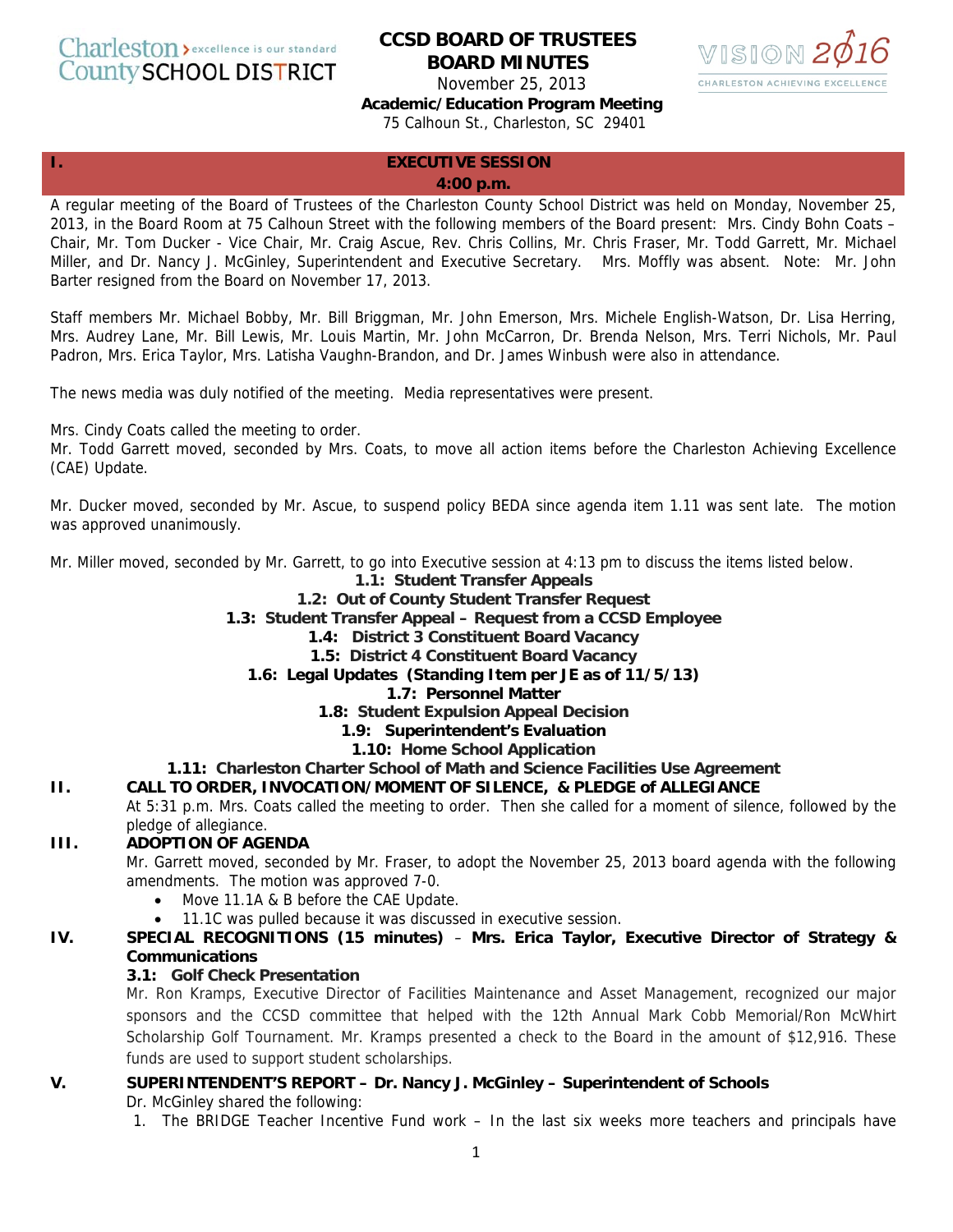volunteered for the work groups and four new members were added to the steering committee. Now the steering committee represents teachers, principals, parents, community members and central office. Also, the meeting time for work groups changed to better accommodate the busy schedules of educators and principals were asked to be more accommodating and flexible with teacher participants. The BRIDGE website is updated frequently and a newsletter was created to serve as a communication tool. And, information about BRIDGE is included in almost every all-staff email sent this year.

- 2. Mr. John Barter, who stepped down from the CCSD Board to pursue an opportunity at Alabama's Spring Hill College, was commended for his service to the district. His knowledge of business, finance and his Board experience will be missed.
- 3. The first quarterly Partnership Luncheon was held last week for some of the district's most valued community partners. Principals that nominated individuals for this new recognition opportunity were thanked. Each school is eligible to nominate one partner per school year. Claire Wilson was commended for making it a special occasion.
- 4. Last week the district held its quarterly Charleston Achieving Excellence: Vision 2016 Community Advisory group meeting. The full update on the district's BRIDGE framework was shared at the meeting. The CAE Advisory members were thanked for their commitment to the district.
- Mr. Ducker thanked CCSD staff members that the worked on the BRIDGE.

### **VI. VISITORS, PUBLIC COMMUNICATIONS**

- 1. Rev. Danny Reed minister of the Unitarian Church spoke on behalf of the Charleston Justice Ministry group. He thanked the Board for recommendation to expand the CD4 classes, specifically in Title I schools. He questioned why the recommendation did not target Title I schools. He urged the board to inquire further about the recommendation and requested the District consider adhering to the original plan if the intent is to close the achievement gap.
- 2. Mr. Mohammed Idris expressed concerns regarding building a museum on Concord Street. He said funds would be put to better use if used to build an African American Museum. Also, he suggested an educational center be built on property of the former Wilmot Fraser ES.
- 3. Ms. Debra Grant said an additional meeting was requested at the last District 9 Task Force meeting to review the Superintendent's recommendation before a recommendation was made to the County Board. She mentioned a petition signed by 100+ individuals that support a technology-based school at E. L. Frierson ES. Also, she said it was discussed at the Frierson SIC meeting and shared with the principal.

### **VII. APPROVAL OF MINUTES/EXECUTIVE SESSION AGENDA ITEMS**

### **7.1: Open Session Minutes of November 11, 2013**

Mr. Ascue moved, seconded by Mr. Ducker, to approve the open session minutes of November 11, 2013. The vote was 7-0.

### **7.2: Executive Session Action Items of November 25, 2013**

The Board will vote on executive session action items of November 25, 2013.

### **1.1: Student Transfer Appeals**

-Student Transfer Appeals received 11/12/13 – 11/18/13

-Student Transfer Appeal Follow Up

Mr. Miller moved, seconded by Mr. Garrett, to approve 1.1 A and 1.1 B.

The vote was 7-0.

### **1.2: Out of County Student Transfer Request**

Mr. Miller moved, seconded by Mr. Ducker, to approve an out of county student transfer request. The vote was 7-0.

### **1.3: Student Transfer Appeal – Request from a CCSD Employee – Mr. John Emerson, General Counsel**

Mr. Miller moved, seconded by Mr. Garrett, to approve a student transfer appeal from a CCSD employee. The vote was 7-0.

### **1.4: A. District 3 Constituent Board Vacancy**

Mr. Fraser moved, seconded by Mr. Garrett, to approve the appointment of Susan McManus to the vacant seat on the District 3 Constituent Board. The vote was 7-0.

### **1.5: District 4 Constituent Board Vacancy**

Mr. Ducker moved, seconded by Mr. Garrett, to approve the appointment of Ms. Janna D. Wilson to the vacant seat on the District 4 Constituent Board. The vote was 7-0.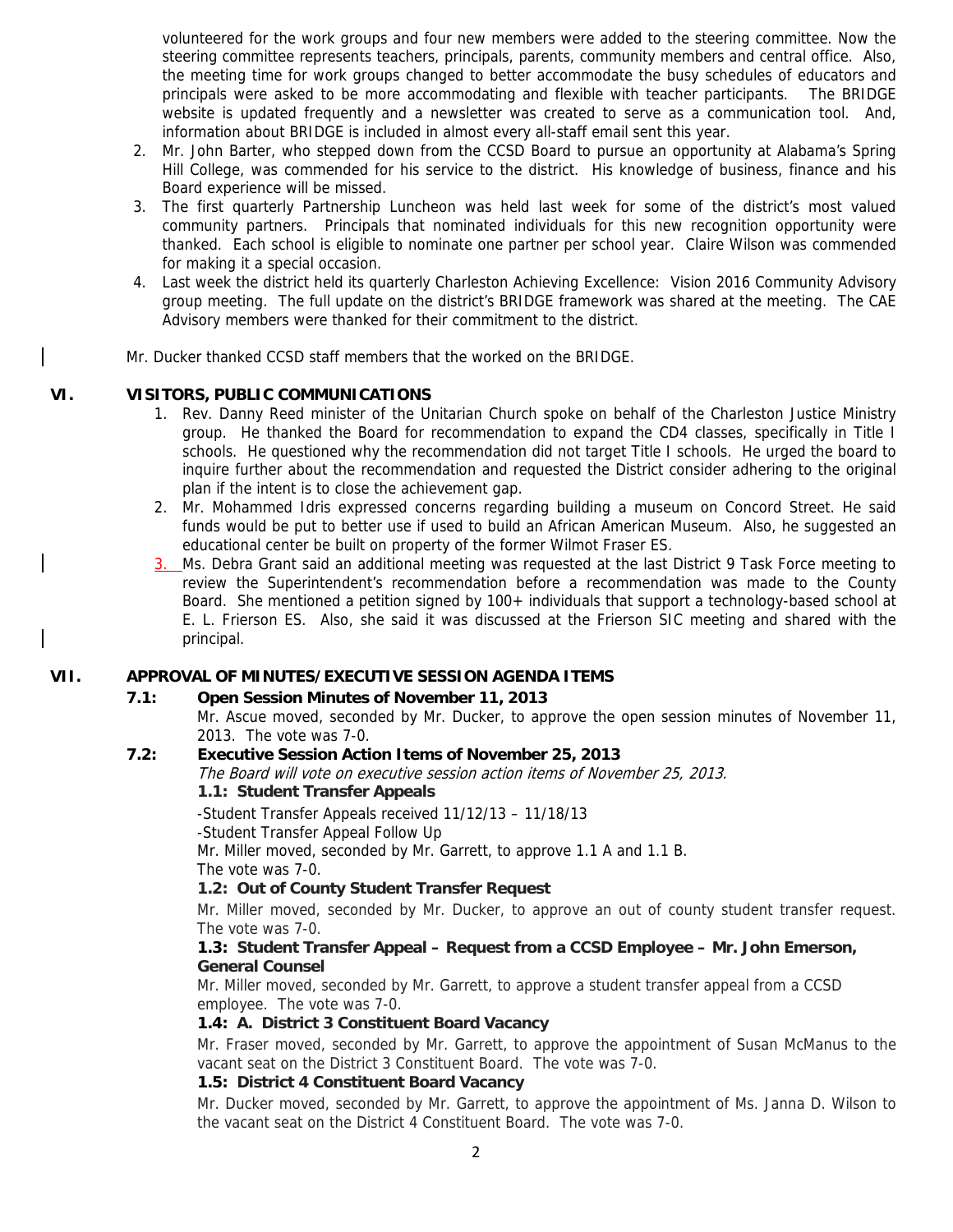## **1.6: Legal Updates (Standing Item per JE as of 11/5/13)**

The Board received legal updates from General Counsel.

## **1.7: Personnel Matter**

The Board discussed a Personnel Matter in Executive Session.

#### **1.8: Student Expulsion Appeal Decision**

Mr. Ducker moved, seconded by Mr. Garrett, to expel the student for the remainder of the semester. The student has to re-appear before the CCSD County Board of Trustees in January 2014 to petition the Board for re-entry. The student is required to provide proof of progress to the County Board. If none, the County Board retains the right to extend the expulsion for the remainder of the 2013-14 school year or place the student back in school. The vote was 7-0.

### **1.9: Superintendent's Evaluation**

Mr. Fraser moved, seconded by Mr. Ascue, to accept the evaluation as completed. The vote was 5-2 (Collins and Miller opposed).

#### **1.10: Home School Application**

Mr. Miller moved, seconded by Mr. Garrett, to approve a Home School Application. The vote was 7-0. **1.11: Charleston Charter School of Math and Science Facilities Use Agreement** 

Mr. Fraser moved, seconded by Mr. Garrett, to accept with lease with modification to paragraph 6 regarding capital facilities and amendment to pay utilities to date. The vote was 6-1 (Collins opposed).

### **7.3: A. Financial Minutes of October 14, 2013**

The Board received the updated financial minutes of October 14, 2013 as information.

#### **B. Financial Minutes of November 11, 2013**

Mr. Fraser moved, seconded by Mr. Miller, to approve the financial minutes of November 11, 2013. The vote was 7-0.

Note: Rev. Collins and Mr. Garrett left the meeting at 6:27 pm.

### **VIII. CAE UPDATE**

### **8.1: A. Accelerating Learning – Dr. Nancy McGinley, Superintendent of Schools**

Dr. Nancy McGinley said the presentation was in response to Mr. John Barter's question about what could be done to close the achievement gap.

Dr. McGinley unpacked data to illustrate the progress made from 2009- 2013. She also pointed out that the achievement gap still exists between African Americans and Caucasians.

- Progress for African Americans eligible for F.A.R.M.
	- o Graduation Rate of African American Students 63.8% to 74.1%
	- o Graduation Rate of Caucasian Students 81.5% to 85.5%
	- o Graduation Rate of Students Eligible for F.A.R.M 60.9%to 69.3%
	- o HSAP Pass Rate for African American Students 61.4% to 71.5%
	- o HSAP First Attempt for F.A.R.M Students 60.8% to 72.1
- o End of Course Pass Rate for African American Student 44.0% to 61.1%

Dr. McGinley shared the following strategic improvement elements that revealed significant results.

- Improved Leadership by Principals
- School Climate Conducive to Learning
- Higher Quality Teaching
- **Literacy Supports**
- Double Dosing (ELA and Algebra)
- Extra-Help Supports
- Cognitive Engagement of Students

Advanced Placement Pass Rate

- Participation in and availability of AP courses is severely limited at many of the schools which serve predominantly African American students.
- Principals now must prioritize what courses they can offer.
- Future Directions
	- 1. To develop and incorporate relevant course offerings for minority students that are meaningful and of interest to them.
	- 2. To provide intensive research-based interventions for students in elementary schools so they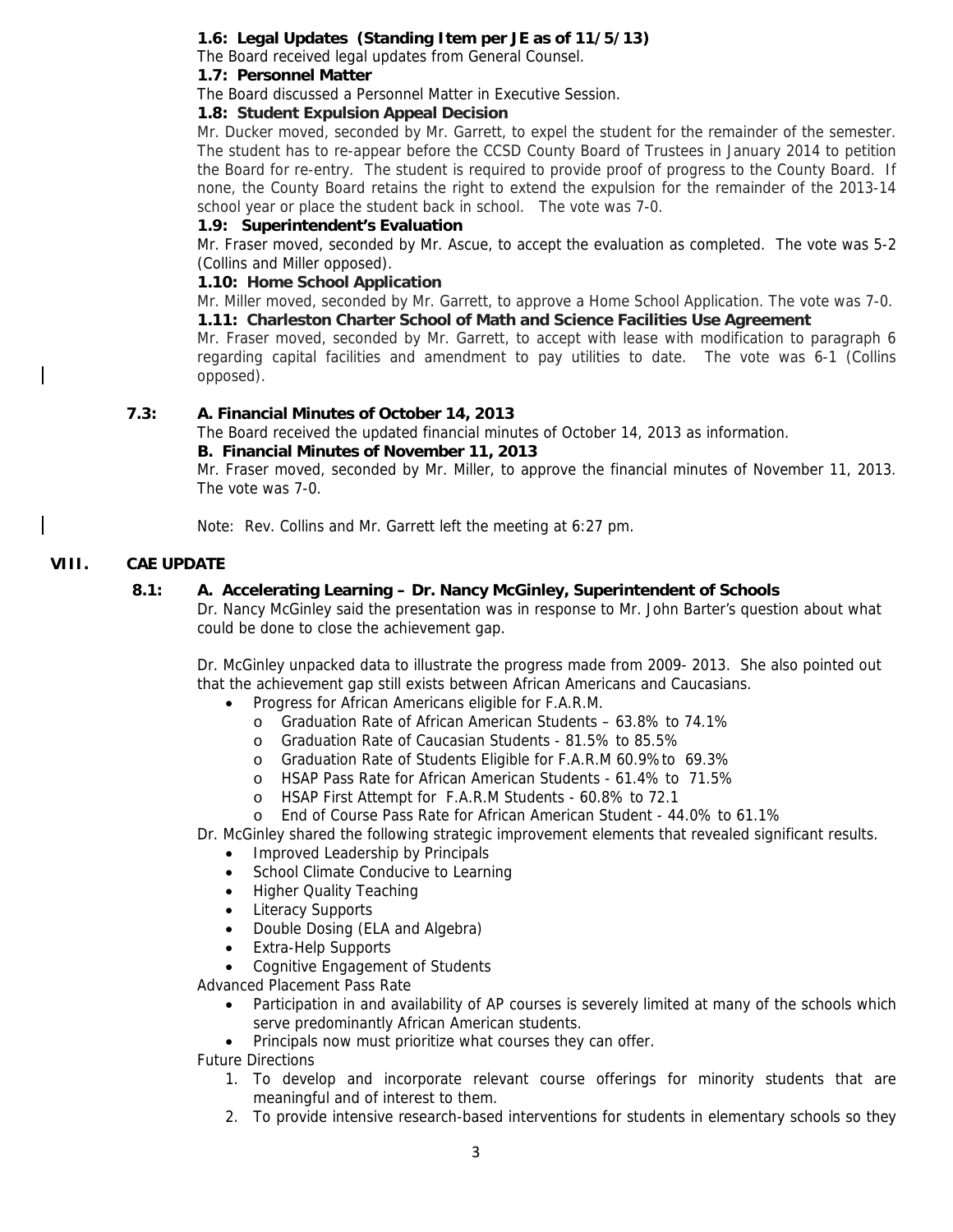are able to meet the rigors of high school courses.

- 3. To increase AP course offerings at all high schools, especially schools in rural areas and with smaller populations.
- 4. Based upon AP course pass rates, teacher training in effective delivery of AP instructional methods is necessary.
- 5. To provide students with opportunities to participate in SAT prep programs and incorporate SAT prep activities into classroom lessons and teacher-designated tests.

What we can do?

- Continue to support and expand school based health clinics
	- Continue partnership and grant programs:
		- o Fresh Fruit Friday; School Gardens, etc.
		- o Continue vision and hearing screenings

She highlighted the article "How Poverty Impact Classroom Engagement" that was distributed to Board members and said additional information will be provided to the Board at a later time.

### **B. Project Breakthrough**

Ms. Sarah Hall, Ms. Cameron Beaty, Ms. Susan Clinkscales, and Dr. Andrew Lewis presented information on Project Breakthrough. Dr. Julie Swanson was absent.

Ms. Cameron Beaty shared information shared a recent Senior Leadership meeting. Ms. Beatty covered the impact Project Breakthrough has had on teachers.

- Effective Research Based Curricula
- Positive Teacher Dispositions

Other presenters provided information on the following:

- Impact Project Breakthrough has had on students
- What is in it for CCSD?
- Support of Vision 2016

Dr. Andrew Lewis, who stood in for Dr. Julie Swanson said it's a "win-win" for everyone. The program is sponsored by the College of Charleston. Teachers pay 50% of the cost; CCSD pays 25%; and the College of Charleston discounts 25% of the cost. Dr. Lewis urged the Board to approve the recommendation to allow a second cohort to begin. Graduation will occur in December with a 100% completion of 17 students.

Questions and Comments from the Board:

Mr. Ducker commended the group on the presentation. Then he asked them where they want to go from here. Dr. Lewis said the College of Charleston has made a commitment to the program and they would like for the CCSD board to approve a second cohort at CCSD's cost of 25%. This project has also been done with other school districts. The second cohort could go to a maximum of 25 teacher participants.

Dr. Herring recognized CCSD's Curriculum Specialist Denise Zacheryl who also works with Project Breakthrough.

Mr. Fraser congratulated Dr. McGinley on the progress made over the past five years, particularly in the District's minority communities in terms of graduation rate.

Dr. McGinley said Mrs. Betsy Reidenbach is prepared to come back before the Board to present more details that weren't clear during her last presentation. The senior leadership has identified twelve items which were prioritized. At the December  $9<sup>th</sup>$  meeting staff will bring a recommendation to the board with cost on root causes as it relates to accelerating achievement.

Mr. Ascue said the partnership is a "win-win" for everyone and a great way to put good teachers in classrooms. He thanked Dr. McGinley for the good report and said he was happy to see that graduation rates for African American students are going up. Mr. Ascue said he heard the challenges with AP courses and that the challenges are being met with solutions. After mentioning the great literacy teachers in the district, Mr. Ascue asked how the District's intended to address numeracy.

Dr. McGinley thanked Dr. Herring for taking the leadership with Project Breakthrough. Then she said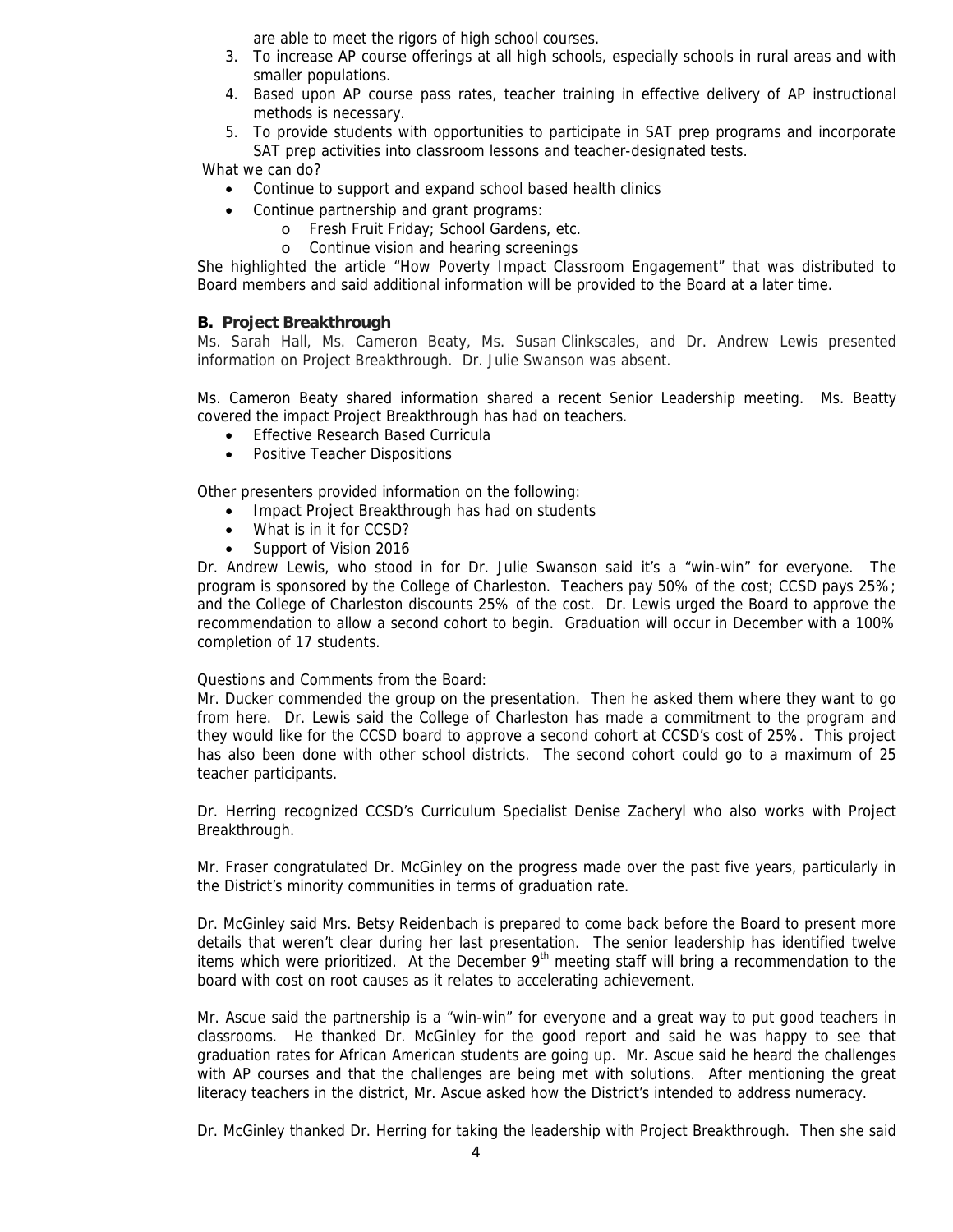a similar team should be developed to address numeracy issues. Staff will then bring a recommendation to the Board.

Mr. Fraser asked about the cost per teacher. Dr. Herring said she didn't have the information with her. However, she would bring it to a future meeting. Also, she said the cost to the teacher is prorated and approximately \$50 is taken out of each of their paychecks. Mr. Fraser said the district should consider paying the amount to use as an incentive. However, Dr. McGinley said it's always good to have individuals pay a little amount.

Mr. Miller said Project Breakthrough could help move the district. Dr. Herring said the application process was rigorous and it was a district wide effort. Mr. Miller said investing in teachers, as mentioned by Mr. Fraser earlier, would reveal a huge return. He suggested focus be on the low performing students.

Mr. Miller applauded the district's accomplishments and said there was a lot more work to be done. He looks forward to seeing great things happen to move the district forward.

Mr. Ducker spoke about the district's accomplishments. Then he said the project breakthrough teachers would probably be good candidates for incentives.

Mr. Ascue said he is excited that they are trying to find the talent in grades 4-8.

### **IX. MANAGEMENT REPORT(S)**

There were no management reports.

#### **X. COMMITTEE REPORT(S)**

- **10.1: Audit & Finance Committee** 
	- There were no Audit and Finance Committee reports.
- **10.2: Policy Committee Mr. Chris Fraser** There were no Policy Committee reports.
- **10.3: Strategic Education Committee Mr. Michael Miller A. Adult Education Presentation – Mrs. Susan Friedrich, Director of Adult Education** Staff presented information on Adult Education as requested by the Strategic Education Committee.

Ms. Susan Friedrich shared the following information:

- District Goals
	- o Elevate Achievement Overall
	- o Close the Achievement Gap Between Groups
	- o Increase High School Graduation Rates
- CAE: Strategic Priorities
	- o Effective Teaching and Leadership
	- o **Literacy Improvement**
	- o World- class Schools and Systems

#### o **Strategic Partnerships**

- Program Services
	- o High School Diploma / Exit Exam Remediation
	- o GED Preparation
	- o Adult Basic Education
	- o Community Collaborative Initiatives
	- o Work Keys Career Readiness Program
	- o English Literacy
	- State Department of Education GED Testing Sites
- 2012-2013 Adult Education Performance
	- o CCSD Adult Education continues to beat and exceed all Adult Education Programs in the state.
- 2012-2013 Adult Education Credential Summary
	- o CCSD's Adult Education Program continues to:
	- o Meet and exceed state and federal performance measures
	- o Reduce CCSD's potential dropout numbers
	- o Generate significant numbers of high school diploma graduates and GED recipients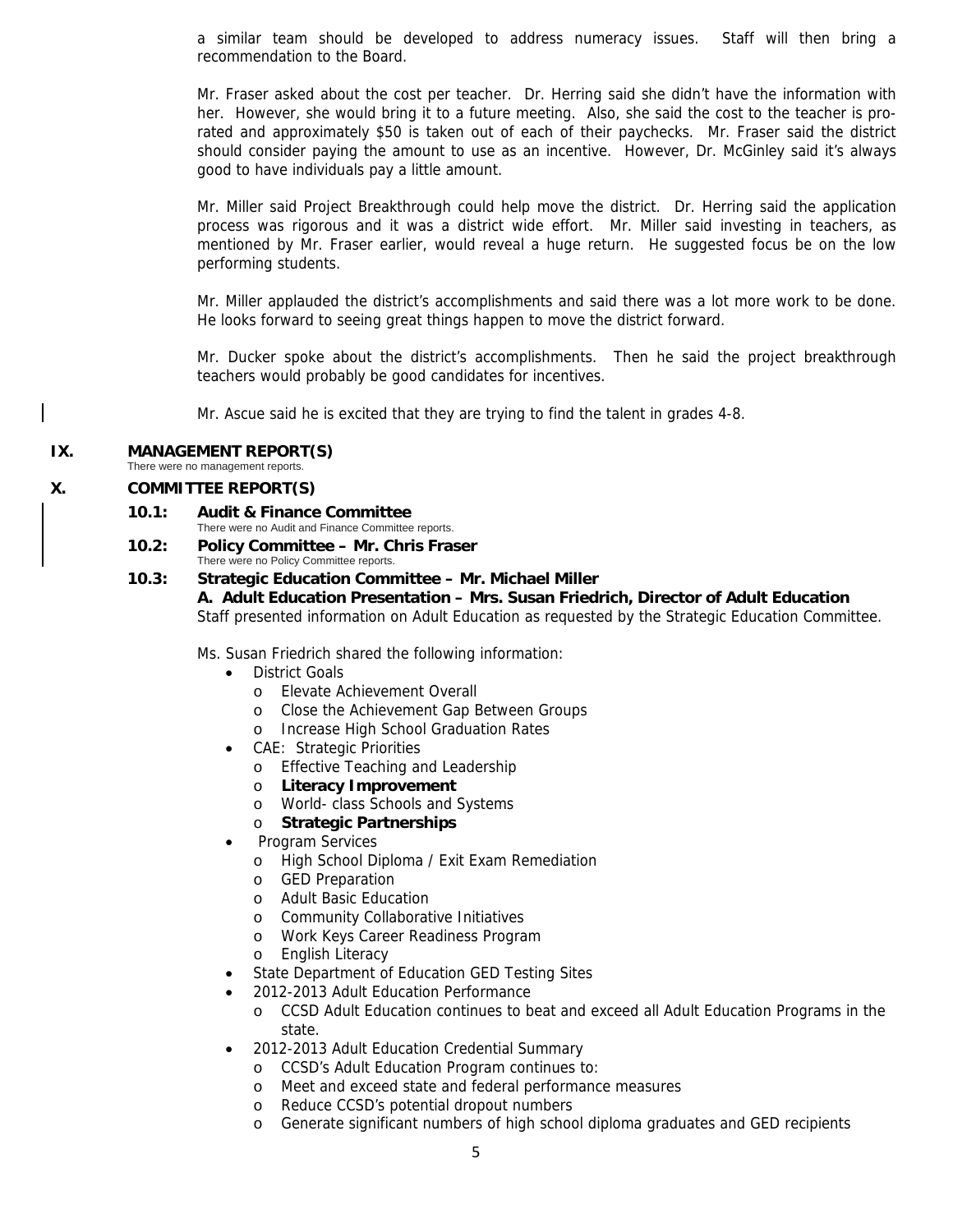o Provide quality training and educational programs to businesses, industry, and community-based organizations

Mr. Ducker thanked Ms. Susan Friedrich for her work in the community.

#### **B. Innovation Zone Learning Community Update – Dr. James Winbush, Associate Superintendent**

Staff presented the Innovation Zone Learning Community Update that was requested by the Strategic Education Committee.

Dr. James Winbush gave an overview of the Innovation Zone Learning Community.

- In 2009 Dr. McGinley moved fourteen schools into that zone because she felt the IZLC could turn those schools around. Now there are 21 schools in that zone.
- Fourteen of the IZLC schools are in the Teacher Incentive Fund Grant
- Overview of School Ratings
- School Report Card for 2010 2013 was displayed with the ESEA scores.
- In 2009 there were 5 schools at risk; now there are only 2 schools that are at risk (Burns and North Charleston High School).
	- o Burns was at risk since 1999. Then he spoke about strategies to bring Burns out of the At-Risk category mentioning that the school has a lot of social and emotional needs and that some teachers are "burnt out".
	- o North Charleston HS has made progress but something must change if they are to make Vision 2016.
- Focus and Strategy for the Learning Community
	- There must be a shift in focus to address the whole student.
	- o ESEA rating is the best thing to do for students
	- o Extended Learning –summer school in the IZLC, Spelling Bee, Facebook page efforts.
	- o Instructional Coaches
- Strategic Partners College of Charleston, The Citadel, Charleston Southern University

Questions and Comments from the Board: Mrs. Coats requested a copy of the presentation.

Mr. Ducker asked if year-round school was considered. Dr. Winbush said it was considered but not approved by a previous board. Dr. McGinley said she would bring it back with the cost. Mr. Ducker requested the pros and cons.

Mr. Ascue said when year round school was considered he received an email from a teacher expressing concerns about it. He asked about over-age students and graduation rates. Dr. Winbush said it wouldn't count if they were enrolled in GED programs. Also, he said the GED program offered them an opportunity to learn a trade that prepares them for work. Mr. Ascue asked about schools and the need to have hands-on programs in schools like automotive repair and other hands-on careers.

Mr. Fraser said the work key exam score was a great tool for those seeking a job.

Mr. Miller thanked Dr. Winbush for making a presentation to Strategic Education Committee and now to the Board. He agreed it was necessary to look at the issues students face and find aggressive, creative ways to help them. Mr. Miller said not every child is college-bound. Therefore it is necessary to help harness skills kids need to becoming employed.

Dr. McGinley commended Dr. Winbush and said his first effort was to change the culture in the IZLC.

#### **10.4: Ad Hoc Committee**

#### There were no Ad Hoc Committee reports. **XI. POTENTIAL CONSENT AGENDA ITEMS**

### **11.1: A. CD4 Expansion – Mr. Michael Bobby – Chief Financial & Operations Officer**

Mr. Garrett moved, seconded by Mr. Fraser, to approve the recommendation to award a contract not to exceed \$600,000 to Heery International and approve expenditure of \$50,000 by CCSD Maintenance to execute the expansion of the CD4 program to eight new locations. The total amount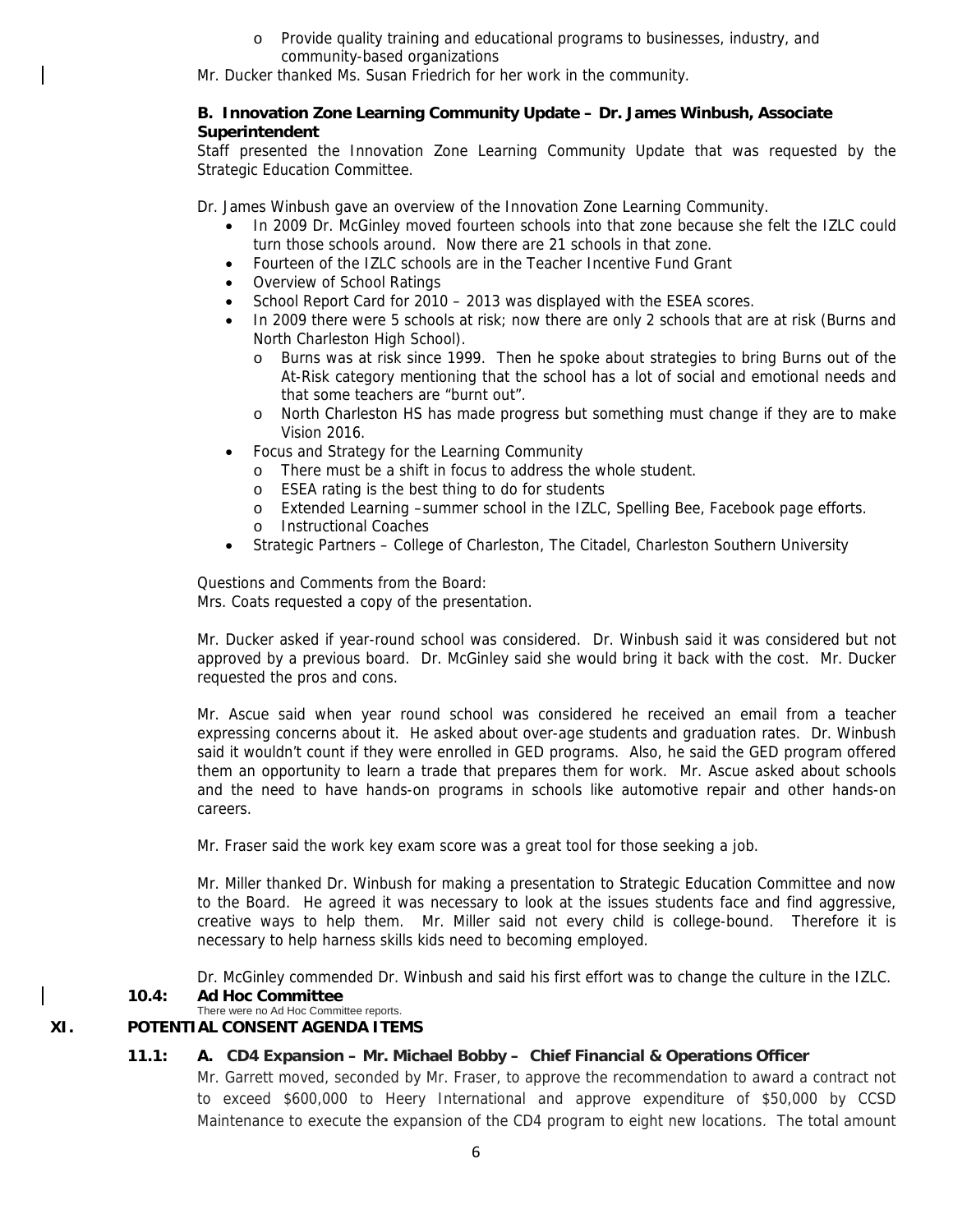is \$650,000. The funding source is Fixed Cost of Ownership funds. The vote was 7-0.

Rev. Collins said North Charleston is the largest area. Then he asked about the expansion of the north area and if two mobiles would be moved to NCCAES. Mr. Bobby confirmed. Rev. Collins asked if North Charleston ES, Dunston, Hursey were considered. Mr. Bobby said the locations were based on where there was space and a waiting list. Rev. Collins said there are two units at North Charleston Creative Art ES and there are needs at Burns and other schools in that region. Mr. Bobby said they didn't look at what they already had. Dr. Kim Foxworth the Early Childhood Director said in August there were classes in Ellington, Burns, Lambs, Pepperhill, and Chicora. Rev. Collins said he didn't realize staff was considering the waiting list. Mr. Bobby said because they are spending a large amount of money, they had to be sure they had kids that would be served immediately. Rev. Collins asked about requirements at Hursey or NCES. Dr. Herring said if there were 209 families, they contacted 206. Of that number 106 said yes. Some couldn't be reached. The waiting list was critical in making decisions. Rev. Collins asked how information was published. Dr. Herring said for classes that aren't filled, they will advertise the space utilizing the Chronicle, Low County Parent, the Hispanic paper and billboards in the community. Dr. Herring said the campaigning would begin once the item is approved.

Mr. Miller asked about providing transportation to CD4 students. Dr. Herring said the district will not provide transportation. Carta has not been considered given the size and age of students.

Mr. Ascue asked about openings at Title I schools. Dr. Herring said they will consider openings and include it in the campaign. Mr. Ascue asked about funding for work done by CCSD employees. Mr. Krump said they have Nov.  $16 -$  Jan  $6<sup>th</sup>$  to get work done.

Rev. Collins mentioned the 160 seats. Then he asked the original amount of seats proposed and if some programs are half days. Dr. Herring said 200 and Stiles Point would transition from half day to a full day program. Rev. Collins asked what would be done to expand Title I schools. Dr. Herring said the effort was to address needs in Title I classes first. There is a three year plan that outlines needs and support to include teacher development and getting universal services. She said it's challenging so they would like to broaden the scope with the three-year program.

Dr. McGinley said non Title I schools with high populations of Free And Reduced Meal (F.A.R.M) students had a larger need than most individuals were aware of. One school identified was Whitesides ES with a 40% F.A.R.M population.

Mrs. Coats asked why the district wasn't opening ten CD4 classes. Dr. Herring said they had to find a school that had enough space for the classroom.

Mr. Ducker invited Dr. Herring to share her three-year plan with the Strategic Education Committee.

Rev. Collins said while he supported the vote, he wanted to see more expansion in North Charleston.

### **B. Project Lift-Off-Authorization to Proceed with Partnership between CCSD and Meeting St. Academy – Mr. Michael Bobby - Chief Financial & Operations Officer**

Mr. Fraser moved, seconded by Mr. Garrett, to approve a recommendation to approve a resolution authorizing staff to proceed to develop a Memorandum of Understanding and an operating pro forma that would define the partnership between CCSD and Meeting Street Academy, with a projected opening date as early as the fall of 2014 (the 2014-2015 school year). The vote was 6-1 (Collins opposed).

Mr. Ducker asked for more information on how it would be done because the schools were changed